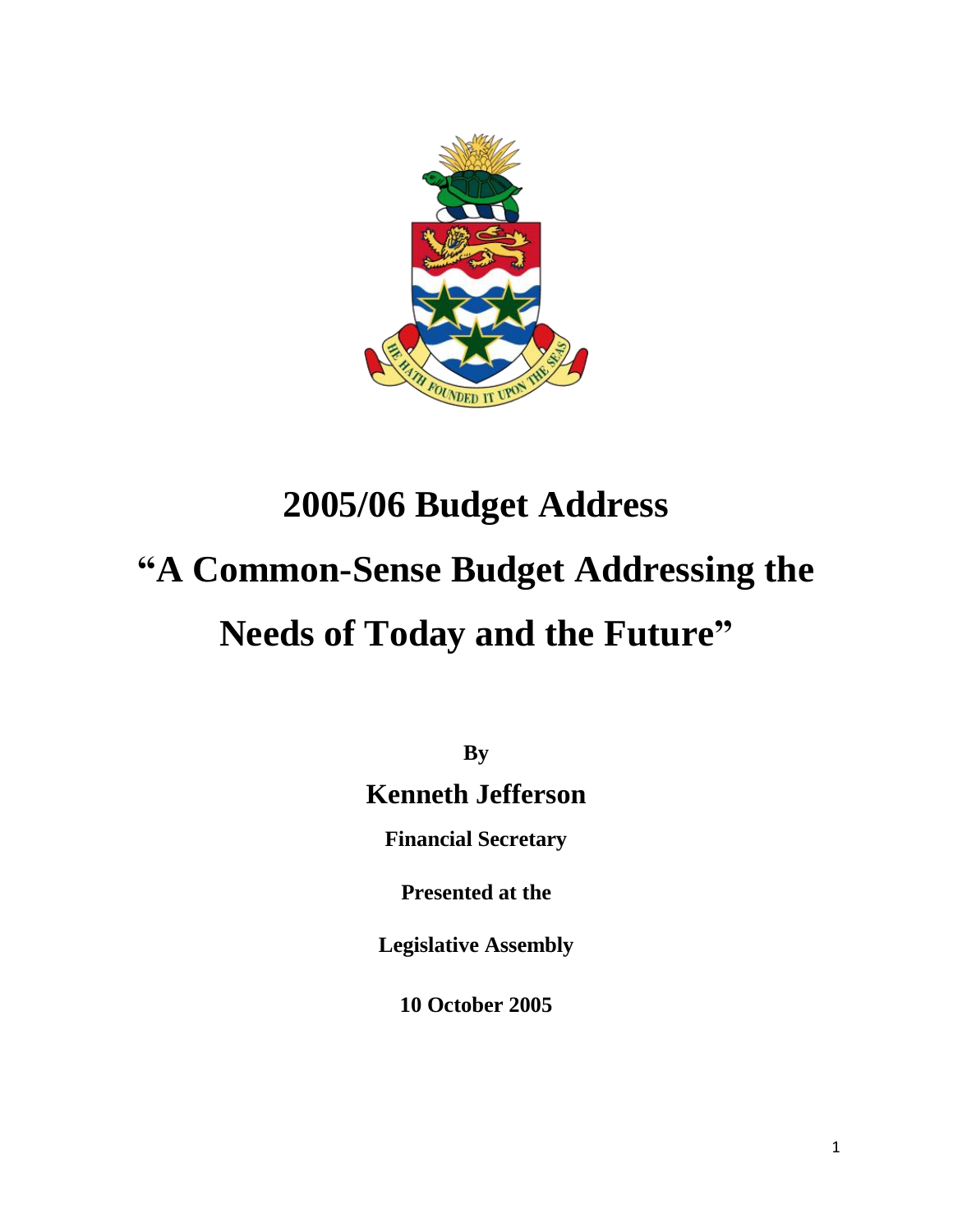## **Part 1: Introduction**

Madam Speaker, it is my privilege to present the Budget for the 2005/6 financial year that covers the 12 month period from 1st July 2005 to 30th June 2006, on behalf of the Government. In keeping with the practice in recent years, after I have concluded my Address, it is anticipated that the Honourable Leader of Government Business will be the first Member to give his contribution to the debate on the Appropriation Bill.

Madam Speaker, the 2005/6 Budget is a common-sense budget that reflects a careful and deliberate plan of action established by the Government.

It is a budget that allocates resources to the Government's highest priority outcomes.

It is a budget that addresses the needs of today while also preparing for the needs of the future.

It is a budget that recognises the differing circumstances of the three Islands, and allocates resources accordingly.

It is a budget that supports the economy - particularly the key sectors of financial services and tourism that drive the economy.

Madam Speaker, it is a budget that is fiscally responsible; it complies with both the Government's fiscal strategy and the Principles of Responsible Financial Management set out in the Public Management and Finance Law.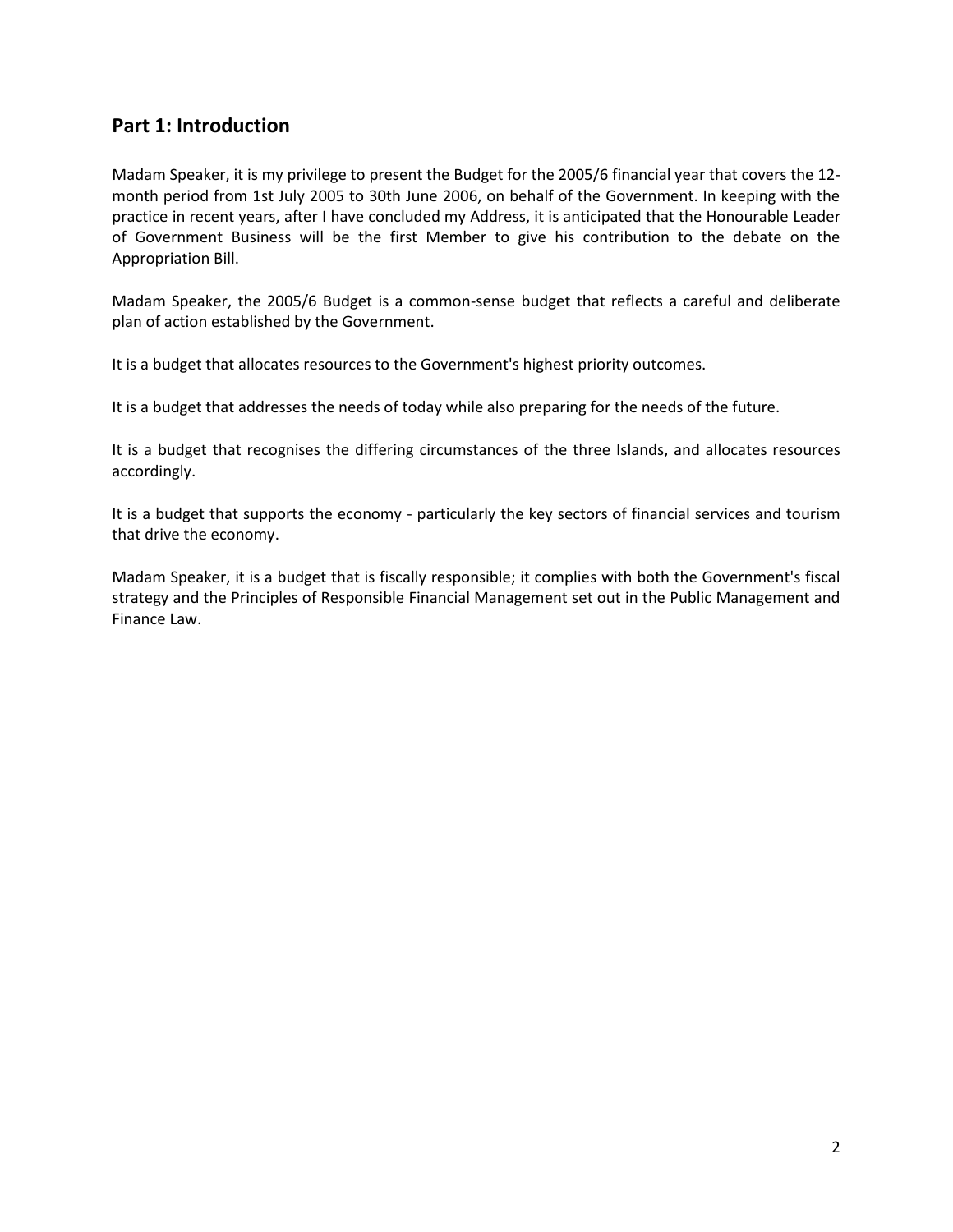# **Part 2: Overview of the Key Budget Policies**

Madam Speaker, the Budget provides for approximately \$367.3 million of operating expenditure in 2005/6, and a further \$80.6 million of investing or capital expenditure.

These expenditures have been allocated to fund outputs, transfer payments, executive assets and other policy actions designed to achieve the Government's 11 broad outcome goals. Those outcomes were set out in the 2005/6 Strategic Policy Statement agreed by this Legislative Assembly in August 2005.

Madam Speaker, the Honourable Leader of Government Business will comment in detail about the outcome goals and the policy actions being funded when he makes his contribution. However, for the benefit of Honourable Members I would like to provide an overview of the key policy drivers of the Budget.

I do this, Madam Speaker, because the annual Budget is much more than an annual financial statement. It is the Government's plan of action for a financial year.

The public can perhaps relate more easily to Government's policies, its actions and its planned services that the Budget provides funding for, more than it can to the financial statement component of annual Budget documentation. The policies and actions of Government along with the services it will provide are given in the Annual Plan and Estimates for the 2005/6 financial year that was Tabled earlier.

Madam Speaker, the Annual Plan and Estimates contain a wide range of policy actions. Many of these are in respect of annually recurring outputs and actions by Government. However, the Budget provides some additional resources to deal with particular challenges facing the country at this time that were not in existence in previous years.

In particular, approximately \$36.5 million has been allocated to support the ongoing hurricane recovery effort. This is a very significant amount as it equates to approximately 8.5% of total government revenue forecast for 2005/6. This is expenditure that was not required before Hurricane Ivan and is a reflection of the degree of re-prioritisation of government expenditure that has occurred as part of this financial year's budget process.

Some of the specific actions to be funded from this amount include further assistance to residents to rebuild and furnish their homes, further debris removal, the reconstruction of roads and seawalls, the reconstruction of civic centres and other public buildings, repairs to community sports facilities, and improvements to emergency management outputs.

Another area of priority in this budget is the funding of agencies involved in fighting crime. An additional \$4.75 million has been provided for Police outputs, together with \$3.9 million for new police equipment.

The third notable feature of the budget is the amount of funds allocated to strengthen families and the community. The cost of policy actions relating to this outcome is \$96.1 million. Operating and Capital expenditure planned on education during the year is \$94.5 million. Planned expenditure on strengthening families and the community and on education, totals \$190.6 million. This is a significant level of expenditure on these two outcome goals of Government.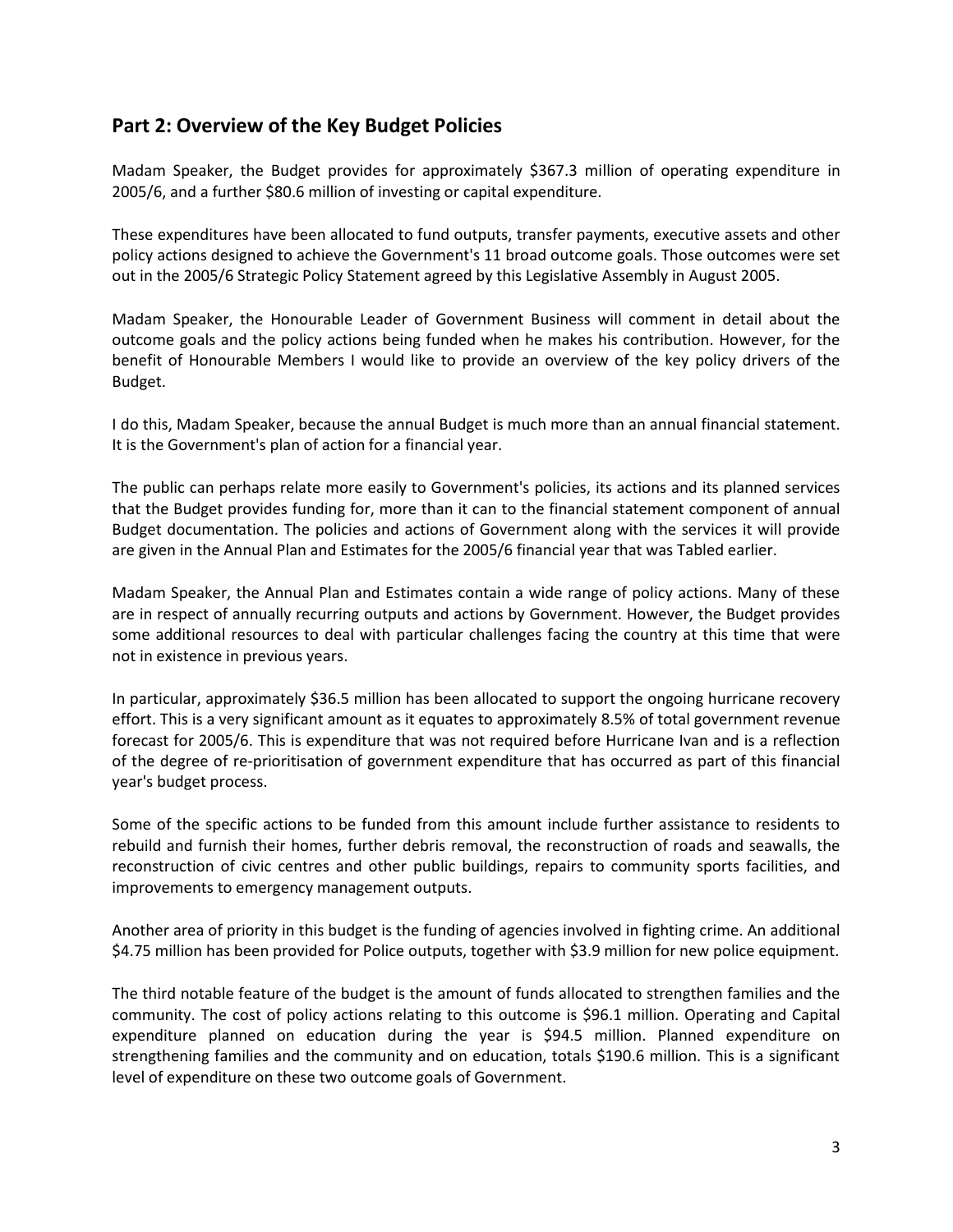However, Madam Speaker, as I indicated in my opening remarks, this Budget is concerned with more than just the challenges of today. It is also focused on positioning the country for the future. Three sets of budget initiatives are notable in this context.

The first is in relation to education infrastructure. The budget provides for an equity injection of \$19.9 million into the Ministry of Education, Training, Employment, Youth, Sports and Culture. Of this \$19.9 million, \$14.9 million is to begin the construction of the three new high schools, a new primary school, and other school facilities on both Grand Cayman and Cayman Brac.

The second is road infrastructure. The budget allocates \$9.6 million for road related projects. Of this amount, \$5.4 million is to fund the further development of major arterial roads.

The third relates to health services. The budget makes provision for a \$12 million equity injection into the Health Services Authority. This is part of a larger programme of activity to put the Health Services Authority on a stable financial and clinical footing for the future. It therefore reflects the Government's commitment to improving the health of the nation and it recognises the importance of health services to the quality of living in these Islands.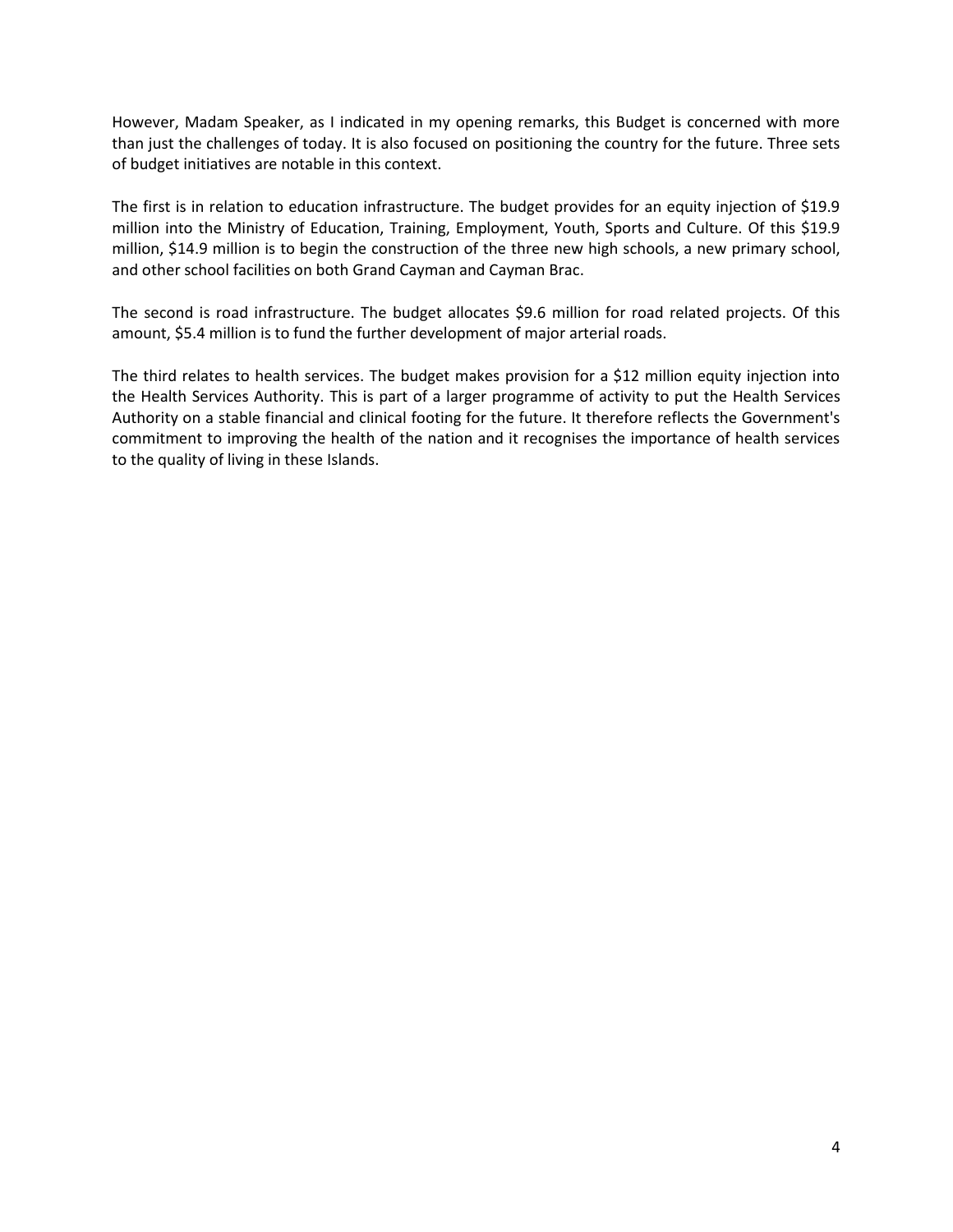# **Part 3: The Financial Forecasts**

Madam Speaker, I would now like to turn to the financial forecasts.

#### **Basis Preparation**

In accordance with the requirements of the Public Management and Finance Law, the Annual Plan and Estimates tabled in this Honourable House today include a detailed set of financial forecasts for the 2005/6 financial year in the form of a full set of accrual-based financial statements. Those forecasts are provided in Part C of the Annual Plan and Estimates.

The forecast financial statements provide a comprehensive range of financial information about the Government's forecast financial performance for the year. Within the financial statements as a whole, I would like to draw Honourable Members' attention to three components.

The first is the forecast Operating Statement. This reports the budgeted revenues and expenses, measured on an accruals basis, and the resulting net surplus or deficit. The net surplus or deficit is the key measure of the Government's operating performance.

The second key statement is the forecast Balance Sheet. This reports the assets and liabilities Government is budgeting to own, or in the case of liabilities, owe, at the end of 2005/6. The resulting Net Worth figure, being total assets less total liabilities, is the key measure of the Government's financial position.

The third key statement is the forecast statement of cash flows. This reports the operating, investing, and financing cash flows the Government is budgeting for 2005/6. This statement provides information about changes in cash balances which result from Government's recurring operating activities, its capital expenditures and its borrowing plans. The resulting net increase or decrease in cash and cash equivalents that arise from the movement in these three areas is the key measure of the change in the Government's cash position.

The financial statements have been prepared using the accrual basis of accounting. As this is only the second year that the Budget has been compiled on this basis, I would like to remind Honourable Members of the key features of accrual accounting.

Firstly, under accrual accounting, recurring operating transactions are distinct from capital transactions. Separate statements are prepared for recurring operating transactions and capital activities. These activities are recorded in the three statements I have just outlined - the Operating Statement, Balance Sheet and Statement of Cash Flows.

Secondly, under accrual accounting, operating revenue is recognised in the Operating Statement when it is due, not when the cash is collected. Revenue due but not collected is recorded as debtors in the Balance Sheet.

Operating expenses, on the other hand are recognised in the Operating Statement when the expense is incurred. This is usually the point at which the expenditure is committed to, rather than when the cash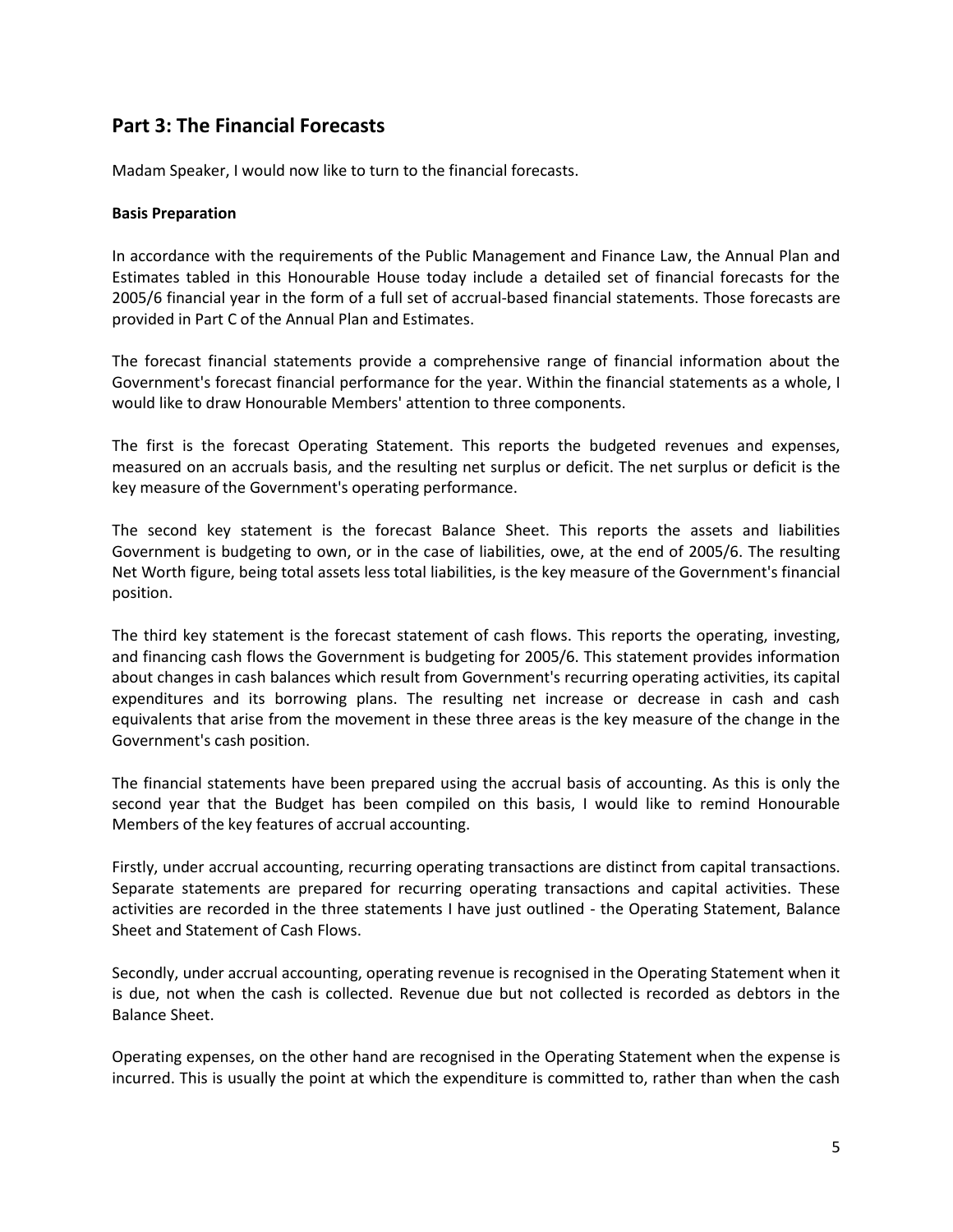payments are made by, Government. Expenses payable but not yet paid are recorded in the Balance Sheet as creditors.

Thirdly, non-cash expenses are also recognised in the Operating Statement. The major non-cash expense is depreciation. This reflects the use - or wearing out - of assets. Any write-off or reduction in the value of assets is also recorded as an accrual expense.

In accordance with the requirements of the Public Management and Finance Law, the forecast financial statements provide two sets of figures: one for the Core Government Sector; and one for the Entire Public Sector.

The Core Government comprises the Legislative Assembly, Cabinet, Ministries and Portfolios, the Judicial Administration, the Audit Office and the Office of the Complaints Commissioner. It also includes the operating surpluses and deficits of Statutory Authorities and Government Companies as a single line in the Operating Statement entitled, in this year's financial statements, "Net Loss of Public Authorities". Similarly, the Net Worth of Statutory Authorities and Government Companies is recognised in a single line in the Balance Sheet entitled "Net Worth of Public Authorities".

The Entire Public Sector includes the same information as the Core Government. However, in the column of the financial statements that provides details of the Entire Public Sector, the revenues, expenses, assets and liabilities of Public Authorities are reported on a line-by-line basis by aggregating these items with the revenues, expenses, assets and liabilities of the Core Government.

The key measures of Government's financial performance and position - the overall operating activity and Net Worth - are the same for both the Core Government and the Entire Public Sector.

Madam Speaker, it is also important to state that while the financial statements shown in the Annual Plan and Estimates provide information on the activities of Statutory Authorities and Government Companies, the Appropriation Bill does not seek to obtain amounts that would fund the entire operations of Statutory Authorities and Government Companies. The Appropriation Bill seeks to obtain funding for Core Government's operations - some of which involves making equity investments in Statutory Authorities and purchasing outputs from Government Companies.

#### **Overview of Forecasts**

Madam Speaker, the financial forecasts that I have just outlined fully comply with both the Government's fiscal strategy outlined in the Strategic Policy Statement for 2005/6, and the Principles of Responsible Financial Management contained in Section 14 of the Public Management and Finance Law.

The Government's fiscal strategy has three elements: fiscal responsibility; addressing the Islands' infrastructure needs; and economic management considerations.

In relation to fiscal responsibility, one of the Government's 11 outcome goals is sound fiscal management. The Government recognises that this is the bedrock upon which investor confidence in these Islands is built. It is also critical to the Government's ability to obtain the financing necessary to repair, maintain and further develop the Islands' infrastructure.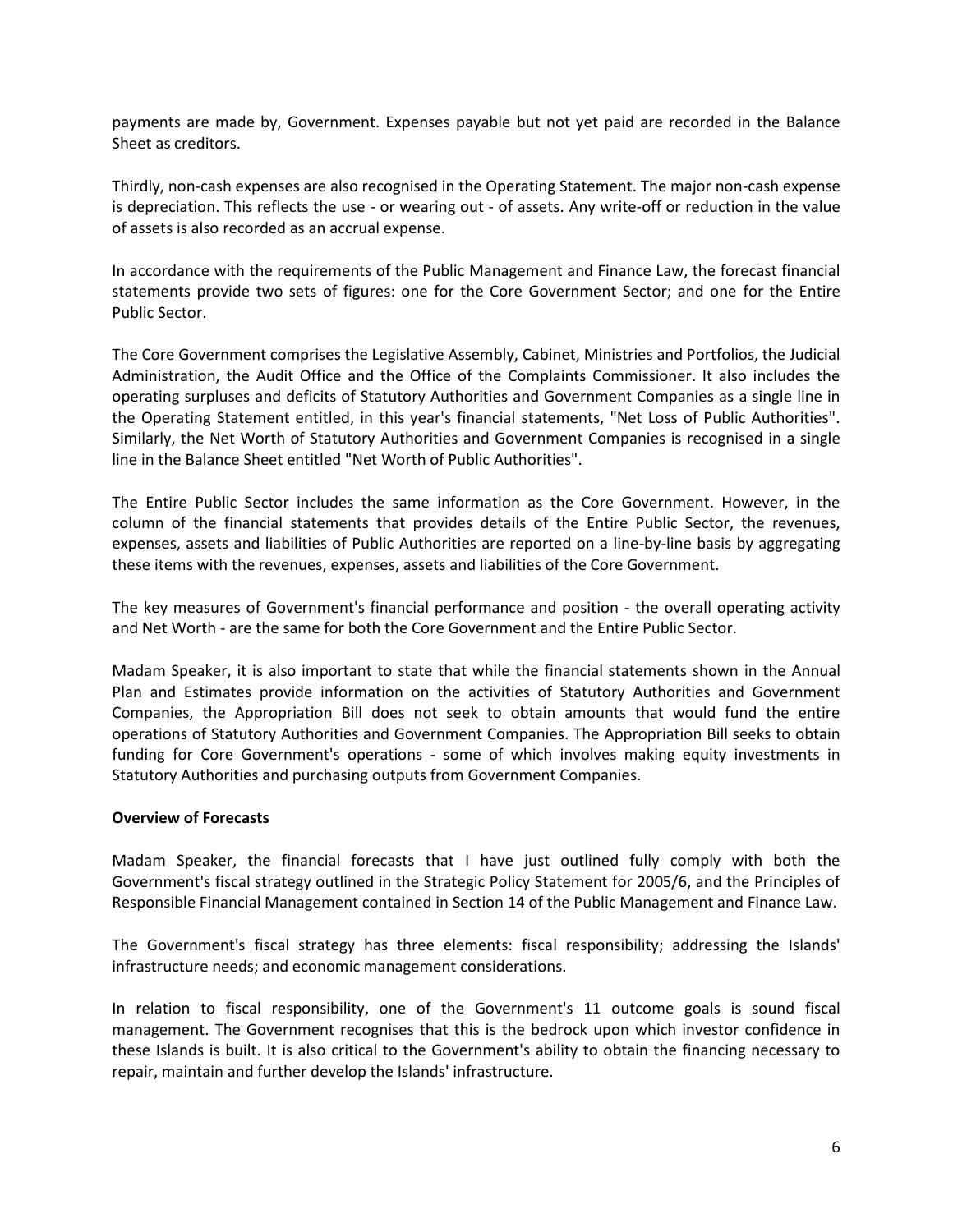Accordingly, the Government is fully committed to the Principles of Responsible Financial Management; these Principles are intended to ensure that Government remains fiscally responsible and prudent. Compliance with the Principles is therefore the first, and perhaps most important, element of the Government's fiscal strategy. It is, and will continue to be, a key driver of the Government's financial decision-making.

The second element of the Government's fiscal strategy is the generation of the cash flows necessary to finance priority infrastructure needs. The Government's approach to achieve this is five-fold.

The first is to keep a tight rein on operating expenditure.

Controlling operating expenditure generates operating surpluses to finance the new needs. Such control requires active prioritisation of expenditure demands and this has been a key feature of the 2005/6 budget process. A rigorous and detailed expenditure review and expenditure-cutting exercise was conducted by Cabinet when establishing the targets for each member of Cabinet set out in the Strategic Policy Statement.

As a general rule, the allocations to each Minister and Official Member of Cabinet for 2005/6 were approximately equal to what was received in 2004/5. The exception to this was in relation to specific, identified new initiatives essential to the achievement of the Government's outcome priorities. These included new outputs relating to fighting crime from the Royal Cayman Islands Police, the Portfolio of Legal Affairs and Judicial Administration. They also included additional expenditures relating to the recovery and restoration of the Islands after Hurricane Ivan.

The second financing strategy is ensuring that Public Authorities are financially sustainable.

This strategy involves working with Statutory Authorities and Government Companies - particularly the large-loss making ones such as Cayman Airways Ltd and the Health Services Authority - to develop financially stable business operations. The ultimate goal in this regard is to achieve an overall breakeven position for the public authority sector.

As I have already outlined, significant progress has been made in achieving this goal as part of this budget.

The third financing strategy involves identifying new external sources of finances. No new external finance sources have been included in the 2005/6 budget but work to explore such options is underway and will be incorporated in future years' budgets.

The fourth financing strategy is to undertake new borrowing, but with two important caveats. First, borrowing must be within the limits established by the Principles of Responsible Financial Management and secondly, the timing of capital expenditure will be managed so as minimise borrowing levels.

As previously stated, the forecasts have been prepared on a basis that complies with these caveats. While \$63 million of new borrowing is planned, after taking into account the repayment of existing borrowing, net public debt is forecast to increase by only \$46.9 million in 2005/6. This level of borrowing is well within the limits of the Principles of Responsible Financial Management established by the Public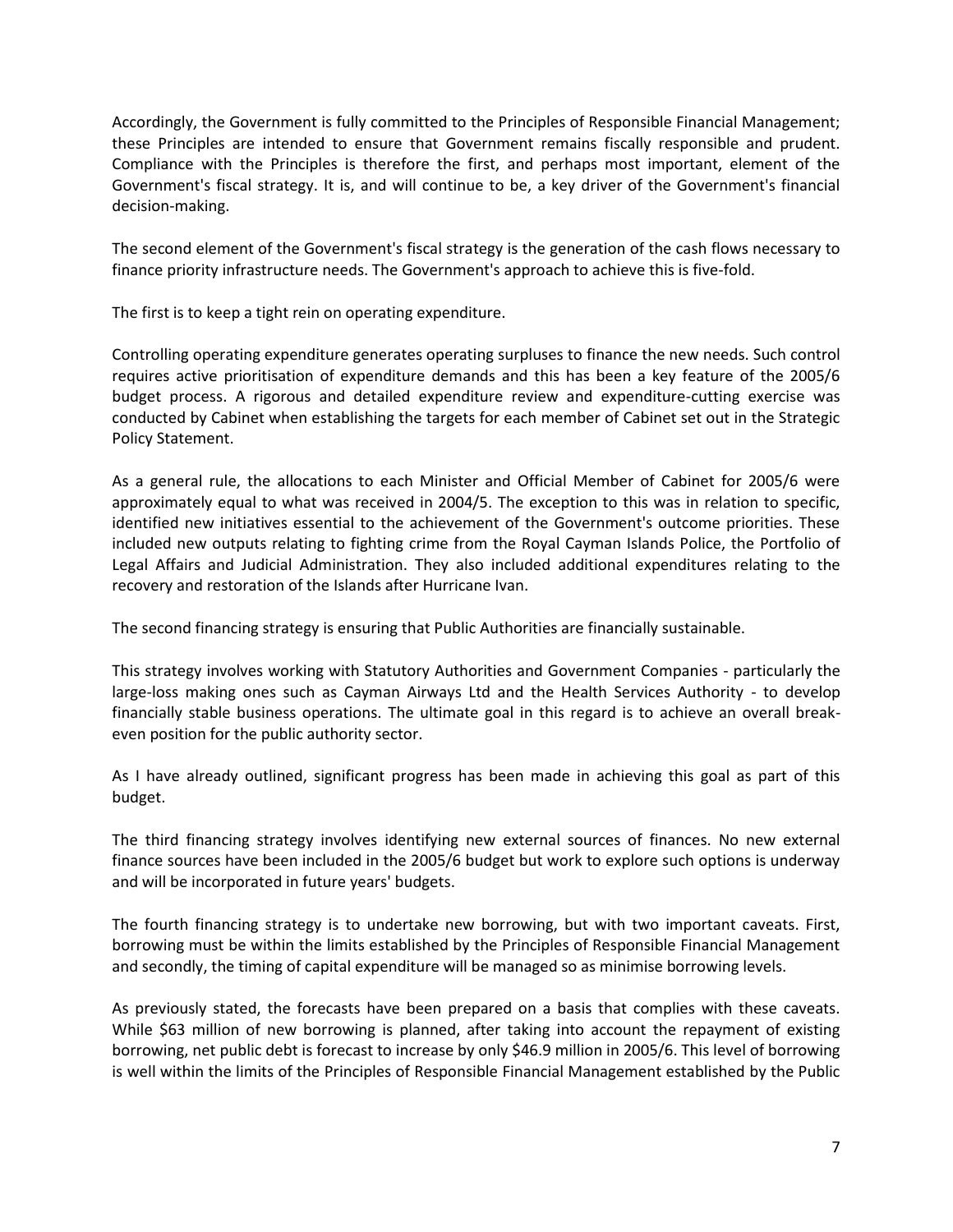Management and Finance Law. In addition, the use of existing cash balances ensures that borrowing levels are minimised.

The final financing strategy is to increase revenue; the medium term targets established in the Strategic Policy Statement made provision for this, especially in the 2006/7 and 2007/8 financial years.

However, as the Honourable Leader of Government Business outlined when he Tabled the Strategic Policy Statement in August 2005, new revenue measures will be used only to fund new or additional public services. New revenue measures will not be introduced to fund increases in costs relating to existing services. These will be funded by natural revenue growth or expenditure reprioritisation, as has been the case with this budget.

The 2005/6 budget forecasts include provision for only one new revenue measure - an increase in mutual funds fees that I outlined earlier - and as indicated, this will be used to ensure that the Cayman Islands Monetary Authority can support the current growth levels being experienced in the mutual funds sector.

Madam Speaker, the third element of the Government's fiscal strategy relates to economic management. The Government recognises that if not properly thought out, new revenue measures can be damaging to the economy. Accordingly, in determining the level of operating revenues, operating expenses, and capital expenditures, it will consider the economic impact these levels will have. The Government used this approach when considering the new revenue measure for 2005/6 that I just outlined.

Madam Speaker, another benchmark for assessing the financial forecasts included in the Annual Plan and Estimates is the extent of their compliance with the aggregate financial targets established in the Strategic Policy Statement approved by this Honourable House in August. I shall refer to the Strategic Policy Statement hereafter as the SPS.

I am pleased to report that the budget forecasts fully comply with those parameters, Madam Speaker. The key operating measure - the "surplus before Extraordinary Items" - is \$2.4 million better than the SPS target figure.

In relation to Balance Sheet activities, the forecast balance of borrowings at the 30th June 2006 yearend is \$26.5 million less than the SPS target figure. This reflects a higher opening cash position than was stated when the SPS targets were established, thereby reducing the borrowing requirement.

When the cash flow statement in the financial statements contained in the Annual Plan and Estimates is compared to the cash flow target figures shown in the SPS, differences will emerge. Those differences reflect the fact that the operating activity and Balance Sheet positions in the Annual Plan and Estimates have changed from those contained in the SPS that was considered by the Legislative Assembly in August 2005. Those changes simply reflect more accurate and up-to-date information since August. The forecast closing cash balance for 2005/6, of \$71.3 million, is only \$5.2 million less than the SPS target figure.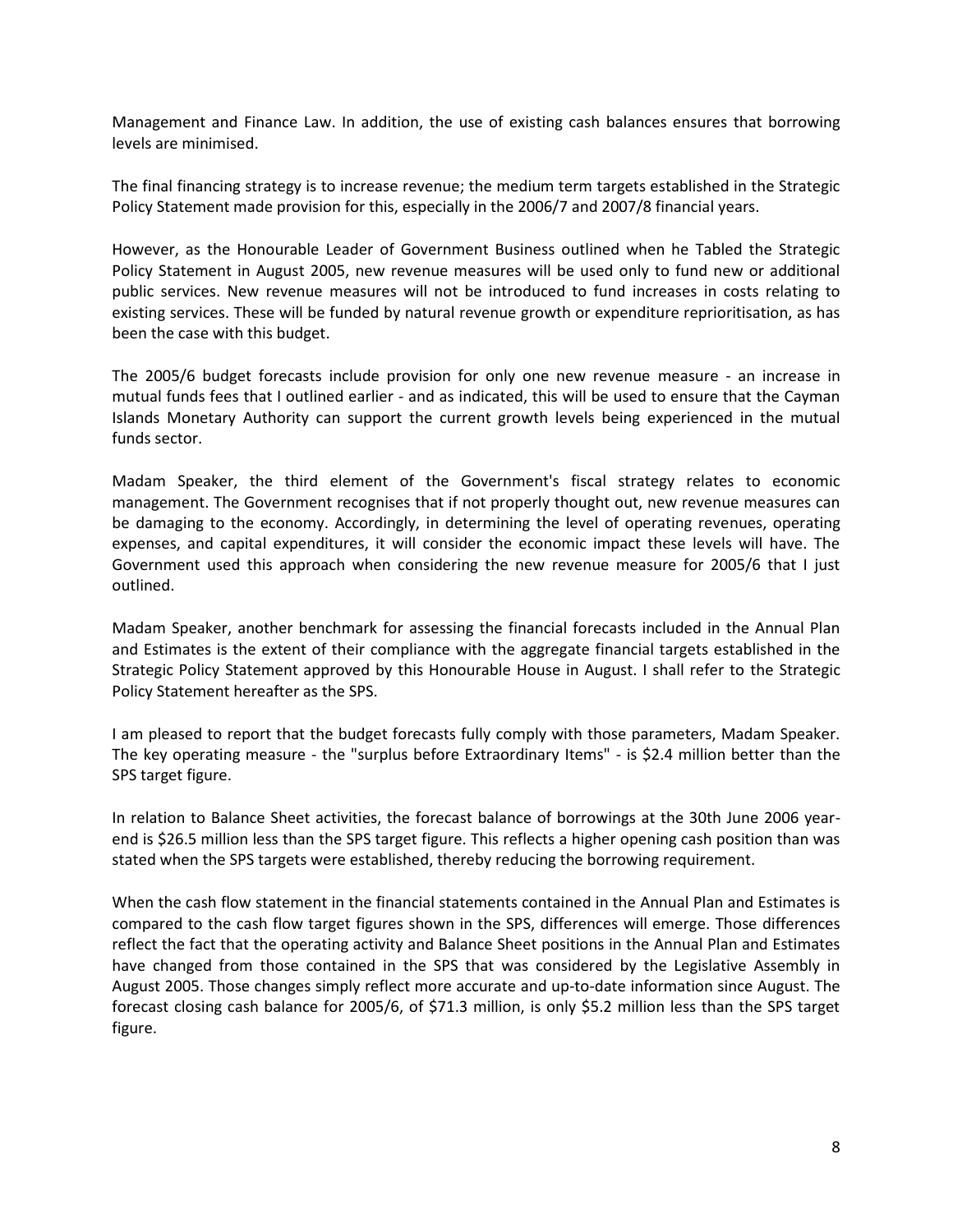However, the forecast \$71.3 million level of cash balances at 30th June 2006, equivalent to 76 days of expenditures, is significantly in excess of the 45-days cash balances level set by the Principles of Responsible Financial Management for the 2005/6 year.

Madam Speaker, perhaps most importantly of all, the financial forecasts also fully comply with the Principles of Responsible Financial Management set out in the Public Management and Finance Law.

The operating surplus before Extraordinary Items is positive as required by those Principles. Core Government's Net Worth is also positive - as required by the Principles.

The Debt Service ratio, which measures the debt-servicing burden of the Government, is forecast to be 6.8% of Core Government revenue; well below the 10% required by the Principles.

The Net Debt ratio, which is a measure of the sustainability of the total amount of public debt, is forecast to be 64.4% of Core Government's revenue, again well below the 80% required by the Principles.

Finally, cash reserves are forecast to be at a level equal to 76 days of executive expenditure. This is in excess of the 45 days required by the Law for 2005/6, the 60 days required for 2006/7 and the 75 days required by 2007/8.

#### **Compliance with Strategic Policy Statement and Principles of Responsible Financial Management**

Madam Speaker, the financial forecasts that I have just outlined fully comply with both the Government's fiscal strategy outlined in the Strategic Policy Statement for 2005/6, and the Principles of Responsible Financial Management contained in Section 14 of the Public Management and Finance Law.

The Government's fiscal strategy has three elements: fiscal responsibility; addressing the Islands' infrastructure needs; and economic management considerations.

In relation to fiscal responsibility, one of the Government's 11 outcome goals is sound fiscal management. The Government recognises that this is the bedrock upon which investor confidence in these Islands is built. It is also critical to the Government's ability to obtain the financing necessary to repair, maintain and further develop the Islands' infrastructure.

Accordingly, the Government is fully committed to the Principles of Responsible Financial Management; these Principles are intended to ensure that Government remains fiscally responsible and prudent. Compliance with the Principles is therefore the first, and perhaps most important, element of the Government's fiscal strategy. It is, and will continue to be, a key driver of the Government's financial decision-making.

The second element of the Government's fiscal strategy is the generation of the cash flows necessary to finance priority infrastructure needs. The Government's approach to achieve this is five-fold.

The first is to keep a tight rein on operating expenditure.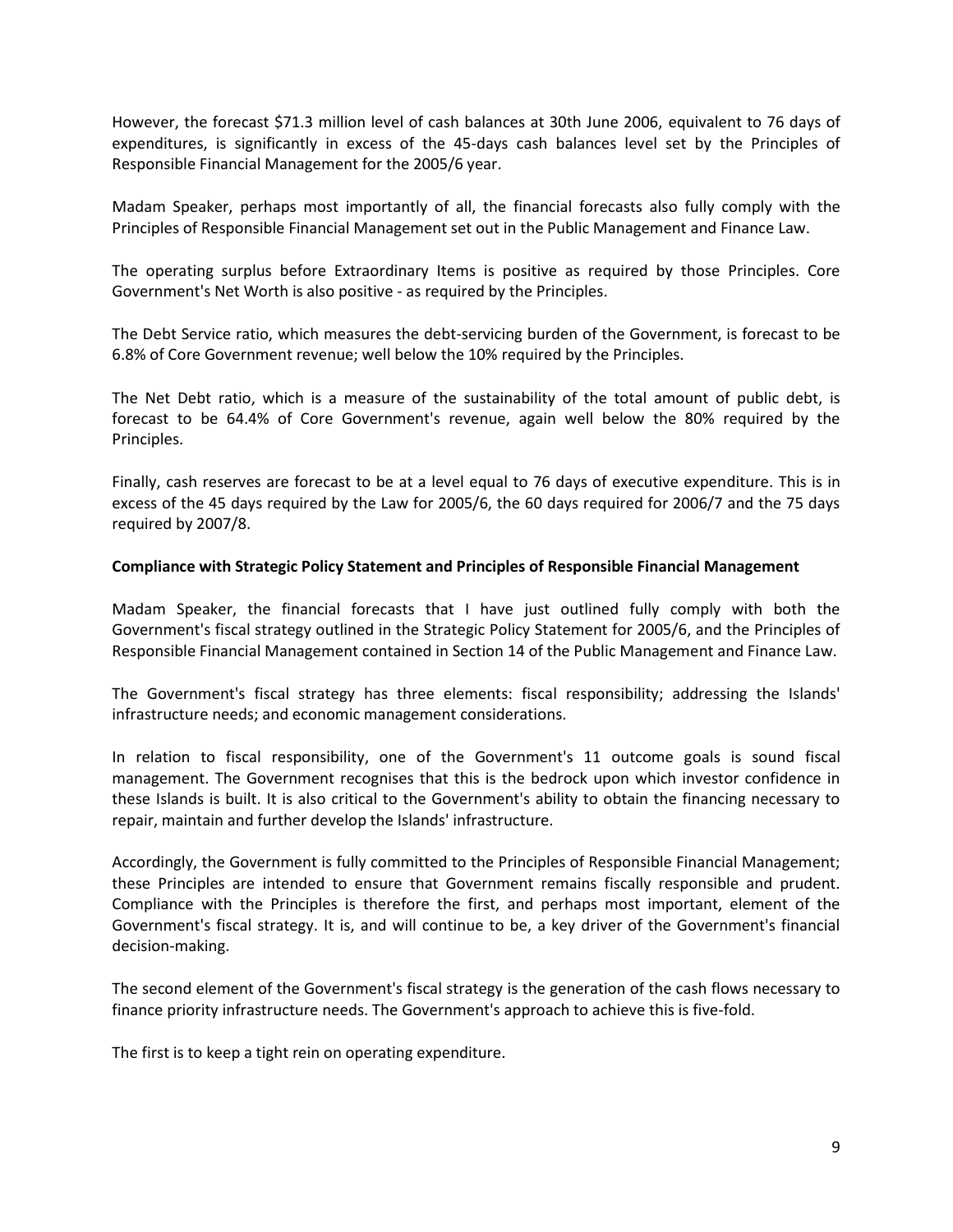Controlling operating expenditure generates operating surpluses to finance the new needs. Such control requires active prioritisation of expenditure demands and this has been a key feature of the 2005/6 budget process. A rigorous and detailed expenditure review and expenditure-cutting exercise was conducted by Cabinet when establishing the targets for each member of Cabinet set out in the Strategic Policy Statement.

As a general rule, the allocations to each Minister and Official Member of Cabinet for 2005/6 were approximately equal to what was received in 2004/5. The exception to this was in relation to specific, identified new initiatives essential to the achievement of the Government's outcome priorities. These included new outputs relating to fighting crime from the Royal Cayman Islands Police, the Portfolio of Legal Affairs and Judicial Administration. They also included additional expenditures relating to the recovery and restoration of the Islands after Hurricane Ivan.

The second financing strategy is ensuring that Public Authorities are financially sustainable.

This strategy involves working with Statutory Authorities and Government Companies - particularly the large-loss making ones such as Cayman Airways Ltd and the Health Services Authority - to develop financially stable business operations. The ultimate goal in this regard is to achieve an overall breakeven position for the public authority sector.

As I have already outlined, significant progress has been made in achieving this goal as part of this budget.

The third financing strategy involves identifying new external sources of finances. No new external finance sources have been included in the 2005/6 budget but work to explore such options is underway and will be incorporated in future years' budgets.

The fourth financing strategy is to undertake new borrowing, but with two important caveats. First, borrowing must be within the limits established by the Principles of Responsible Financial Management and secondly, the timing of capital expenditure will be managed so as minimise borrowing levels.

As previously stated, the forecasts have been prepared on a basis that complies with these caveats. While \$63 million of new borrowing is planned, after taking into account the repayment of existing borrowing, net public debt is forecast to increase by only \$46.9 million in 2005/6. This level of borrowing is well within the limits of the Principles of Responsible Financial Management established by the Public Management and Finance Law. In addition, the use of existing cash balances ensures that borrowing levels are minimised.

The final financing strategy is to increase revenue; the medium term targets established in the Strategic Policy Statement made provision for this, especially in the 2006/7 and 2007/8 financial years.

However, as the Honourable Leader of Government Business outlined when he Tabled the Strategic Policy Statement in August 2005, new revenue measures will be used only to fund new or additional public services. New revenue measures will not be introduced to fund increases in costs relating to existing services. These will be funded by natural revenue growth or expenditure reprioritisation, as has been the case with this budget.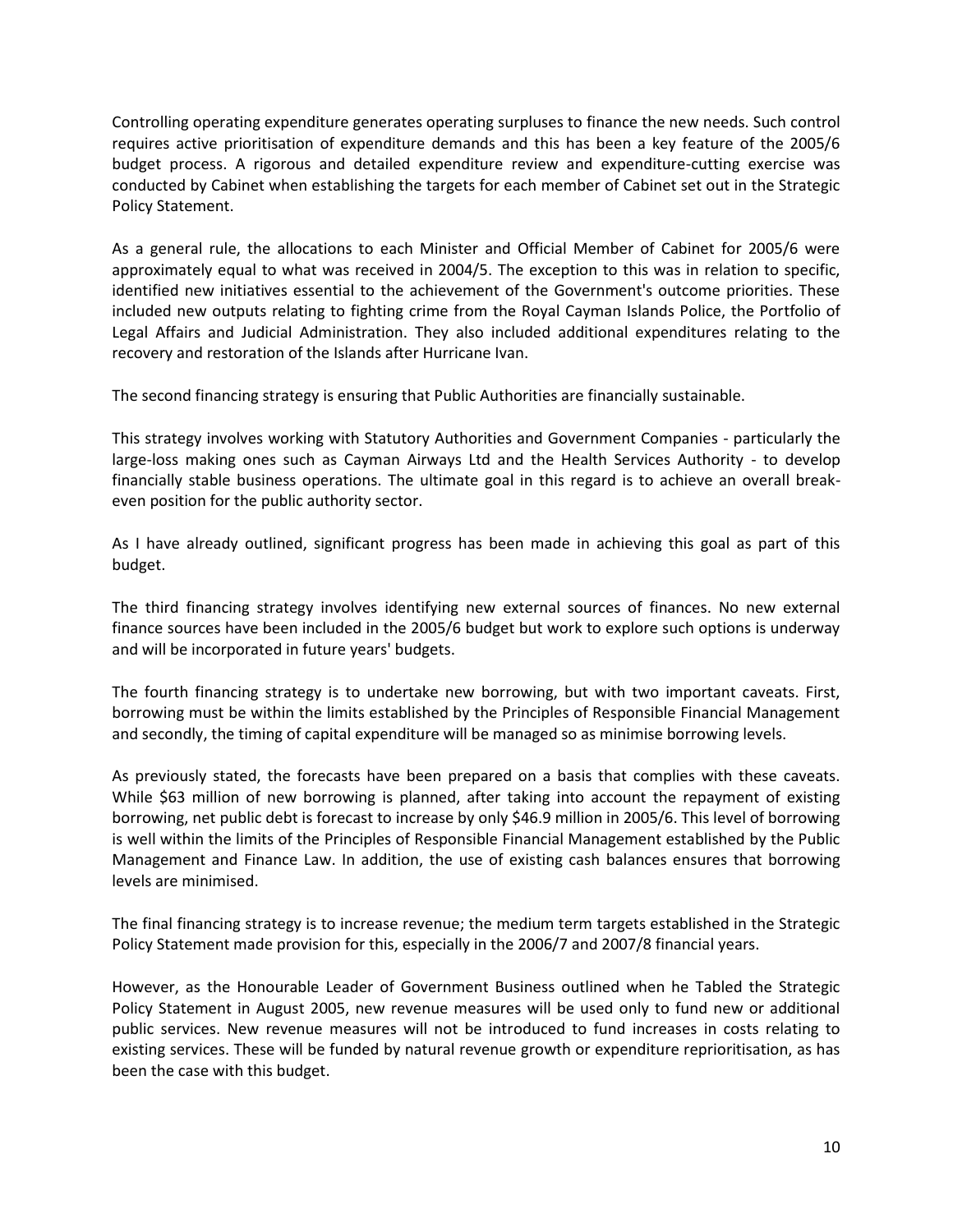The 2005/6 budget forecasts include provision for only one new revenue measure - an increase in mutual funds fees that I outlined earlier - and as indicated, this will be used to ensure that the Cayman Islands Monetary Authority can support the current growth levels being experienced in the mutual funds sector.

Madam Speaker, the third element of the Government's fiscal strategy relates to economic management. The Government recognises that if not properly thought out, new revenue measures can be damaging to the economy. Accordingly, in determining the level of operating revenues, operating expenses, and capital expenditures, it will consider the economic impact these levels will have. The Government used this approach when considering the new revenue measure for 2005/6 that I just outlined.

Madam Speaker, another benchmark for assessing the financial forecasts included in the Annual Plan and Estimates is the extent of their compliance with the aggregate financial targets established in the Strategic Policy Statement approved by this Honourable House in August. I shall refer to the Strategic Policy Statement hereafter as the SPS.

I am pleased to report that the budget forecasts fully comply with those parameters, Madam Speaker. The key operating measure - the "surplus before Extraordinary Items" - is \$2.4 million better than the SPS target figure.

In relation to Balance Sheet activities, the forecast balance of borrowings at the 30th June 2006 yearend is \$26.5 million less than the SPS target figure. This reflects a higher opening cash position than was stated when the SPS targets were established, thereby reducing the borrowing requirement.

When the cash flow statement in the financial statements contained in the Annual Plan and Estimates is compared to the cash flow target figures shown in the SPS, differences will emerge. Those differences reflect the fact that the operating activity and Balance Sheet positions in the Annual Plan and Estimates have changed from those contained in the SPS that was considered by the Legislative Assembly in August 2005. Those changes simply reflect more accurate and up-to-date information since August. The forecast closing cash balance for 2005/6, of \$71.3 million, is only \$5.2 million less than the SPS target figure.

However, the forecast \$71.3 million level of cash balances at 30th June 2006, equivalent to 76 days of expenditures, is significantly in excess of the 45-days cash balances level set by the Principles of Responsible Financial Management for the 2005/6 year.

Madam Speaker, perhaps most importantly of all, the financial forecasts also fully comply with the Principles of Responsible Financial Management set out in the Public Management and Finance Law.

The operating surplus before Extraordinary Items is positive as required by those Principles. Core Government's Net Worth is also positive - as required by the Principles.

The Debt Service ratio, which measures the debt-servicing burden of the Government, is forecast to be 6.8% of Core Government revenue; well below the 10% required by the Principles.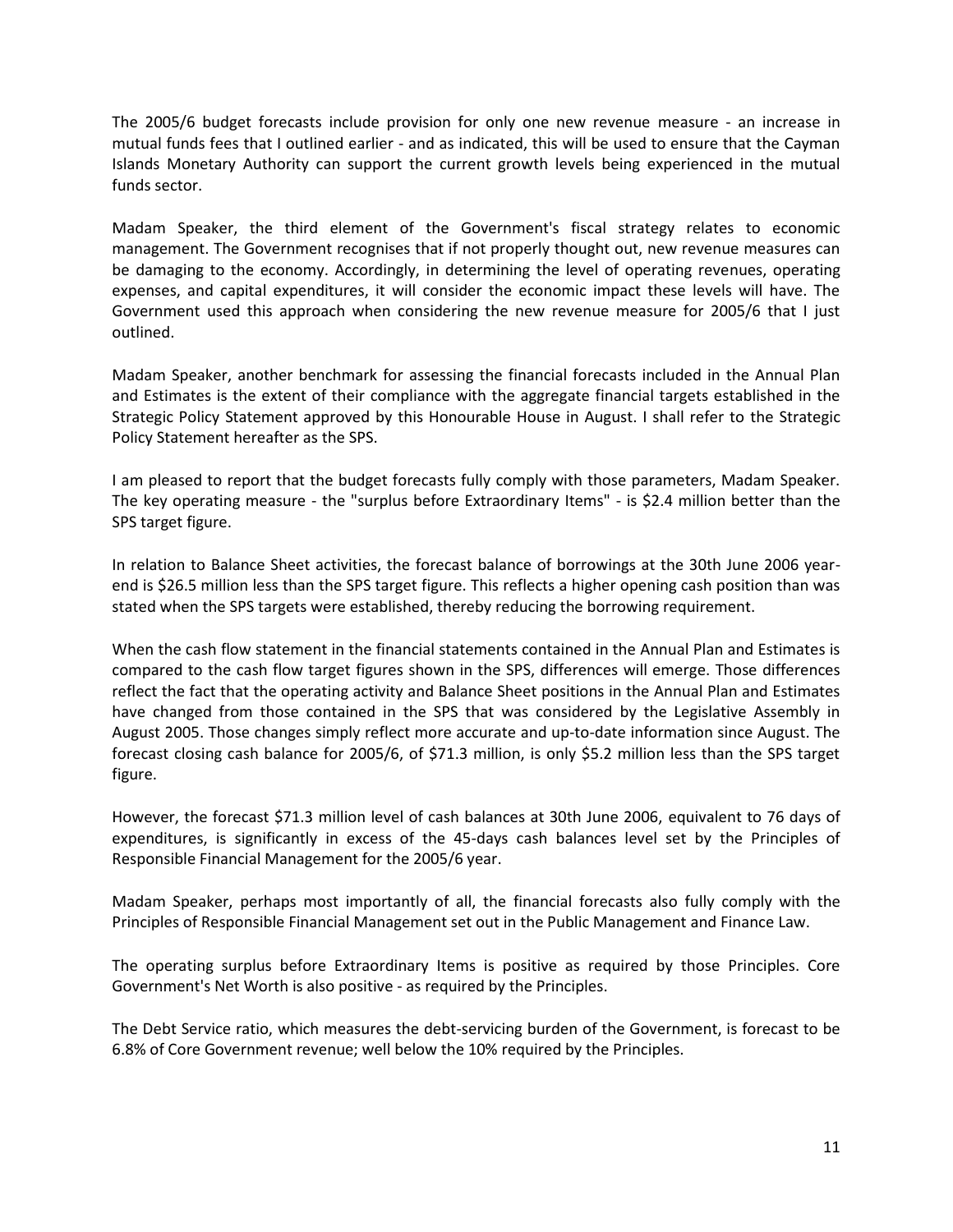The Net Debt ratio, which is a measure of the sustainability of the total amount of public debt, is forecast to be 64.4% of Core Government's revenue, again well below the 80% required by the Principles.

Finally, cash reserves are forecast to be at a level equal to 76 days of executive expenditure. This is in excess of the 45 days required by the Law for 2005/6, the 60 days required for 2006/7 and the 75 days required by 2007/8.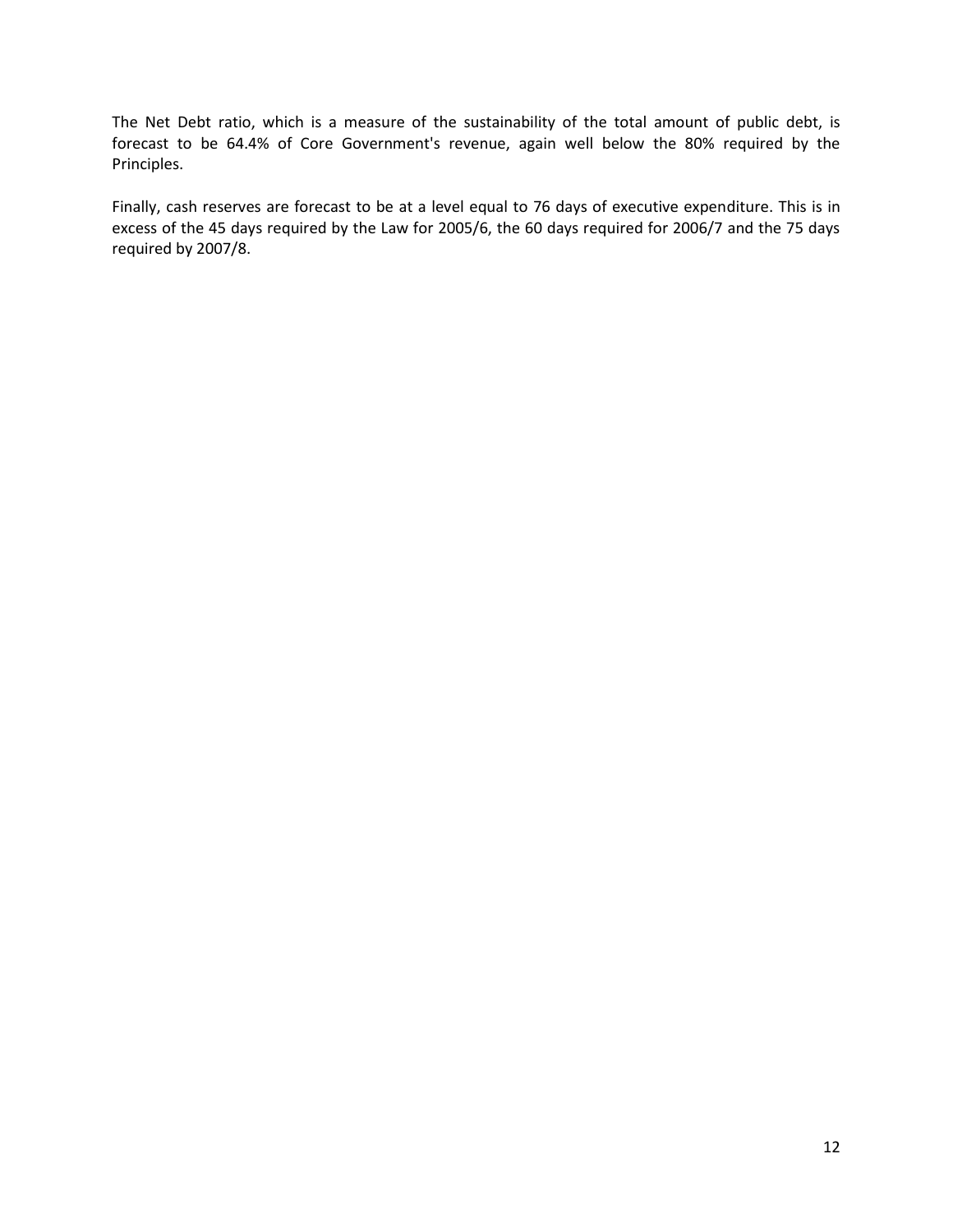# **Part 4: Timing of the Budget**

Madam Speaker, before I conclude I would like to take a moment to explain the timing of this Budget Address.

As Honourable Members are aware, the Annual Plan and Estimates document is normally prepared and presented to the Legislative Assembly in April each year. This allows the Appropriation Bill to be enacted before a new financial year begins on 1st July each year.

However, Hurricane Ivan and the delayed General Election have resulted in a later than usual budget process for the 2005/6 financial year. The Strategic Policy Statement for 2005/6 presented to the Legislative Assembly in early August 2005, was much later than usual.

This, in turn, has resulted in a much later than normal finalisation of the Budget for the current financial year: the 2005/6 full-year budget is now being presented to the Legislative Assembly - approximately three months after the current financial year began on 1st July 2005. Honourable Members are reminded that during the period from 1st July 2005 to the end of October 2005, Government is duly authorised to incur expenditures by virtue of the "Pre-Appropriation" Motion approved by the Legislative Assembly in June 2005.

The Annual Plan and Estimates and other budget documents for 2005/6 cover the full 12-month period from 1st July 2005 to 30th June 2006. They therefore supersede the documents provided to the Legislative Assembly at the time of the Pre-Appropriation Motion. If enacted into Law, the 2005/6 Appropriation Bill will subsume the interim appropriation authority provided by the Pre-Appropriation Motion.

The timing of the 2005/6 budget process is a one-year aberration. The timing for the 2006/7 budget cycle will revert to that prescribed by the Public Management and Finance Law; the 2006/7 Strategic Policy Statement will be presented to the Legislative Assembly for its consideration no later than 1st December 2005, and the 2006/7 Budget will be presented to the House no later than 1st May 2006.